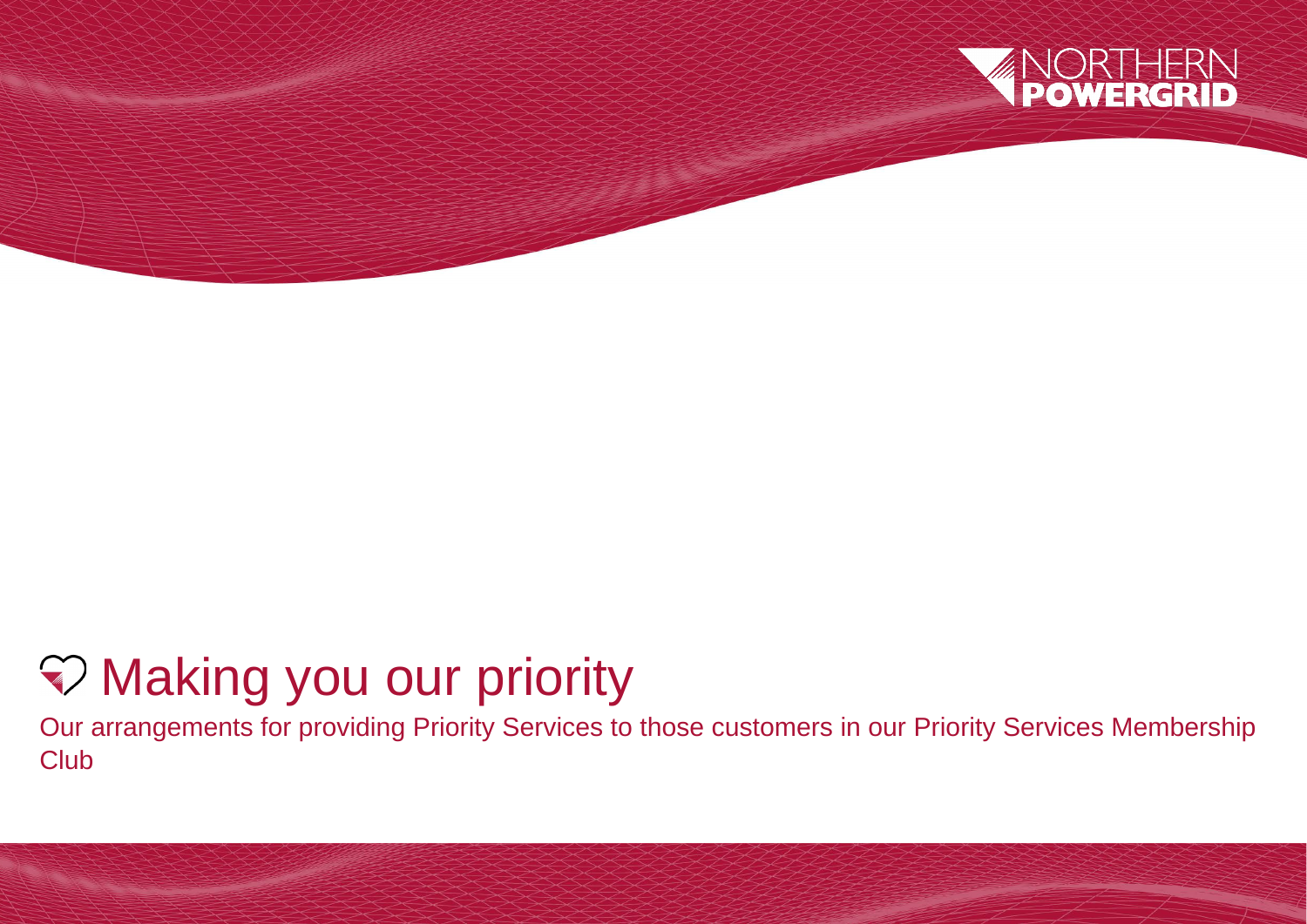## Our arrangements for providing Priority Services

We are committed to providing the best possible service to our customers and we strive to go above and beyond the minimum standards for identifying and supporting vulnerable customers that are set out in this statement.

#### **Priority Services Membership**

We operate and maintain our Priority Services Membership, which covers a wide range of support needs, including, but not limited to; medical dependency on electricity; mobility needs; communication needs (including difficu in communicating in English); other medical illnesses; the elderly and households with children under the age of 5.

We are committed to contacting every member a minimum of once every two years and they will be sent a communication asking them if they wish to remain in the Priority Services Membership Club and be given the opportunity to refresh, update or remove their information.

We obtain priority services information and, therefore, identify customers who may benefit from being in our Priority Services Membership Club through our own, targeted recruitment campaigns, when we have the opportunity t speak with customers either face to face or on the telephone and from the energy suppliers.

We also partner with a number of other organisations (including other utilities and voluntary organisations and charity partners) to identify customers who could benefit from membership.

Customers who require such additional support during a power cut can be included in our Priority Services Membership Club, free of charge. Some customers may have support requirements that they may only be applicable for a short time period and, as a result, are able to register for a period to suit their needs. This period is limited to a maximum of 18 months, at which point customers may re-join if they wish.

Customers who wish to sign up for Priority Services or a person acting on their behalf (where they have explicit consent to do so) can register directly via our website [www.northernpowergrid.com/care](http://www.northernpowergrid.com/care) or by calling our cont centre on 0800 169 2996

Priority Services members receive a Priority Services welcome information pack on registration, which provides essential information on what to do in a power cut, tailored support for different vulnerabilities, access to o services we offer, including alternative communication channels, and energy efficiency advice.

We provide appropriate communication updates to our Priority Services members to ensure we maintain our relationship, including winter preparedness, other weather-related events, information about new services and general communication updates.

In the event of a planned power cut, all Priority Services members will be contacted in advance by letter and either by telephone or in person by the project engineer or one of our Priority Services Team so that we can ass their needs and provide any additional support that may be required.

Our Priority Services Co-ordinators are responsible for notifying and maintain regular contact with Priority Services members impacted by an unplanned power cut to provide information, check on the Priority Services member's welfare and offer welfare assistance as required. Regular contact will be maintained at the frequency requested by the Priority Services members. All priority services are provided free of charge to the member.

We will contact you to let you know the time at which the power is likely to be back on and of any help we may be able to provide. We do this by text message, if we have a mobile phone number for you, or by calling you, if only have a landline number for you, regardless of the time of day or night*.*

If you would like to receive text messages from us, so that we do not need to call you during the night, please let us know your mobile phone number either by calling our dedicated Priority Services Membership team on 0800 169 2996 or by e-mailing us at [priorityservices@northernpowergrid.com](mailto:priorityservices@northernpowergrid.com)

We offer a range of communication channels for those customers with additional communication needs.

#### **Information and advice provided to Priority Service Customers**

We review our Priority Services communications and services annually to ensure that they meet the needs of our Priority Services members and reflect, where possible, feedback received from those customers and other key stakeholders.